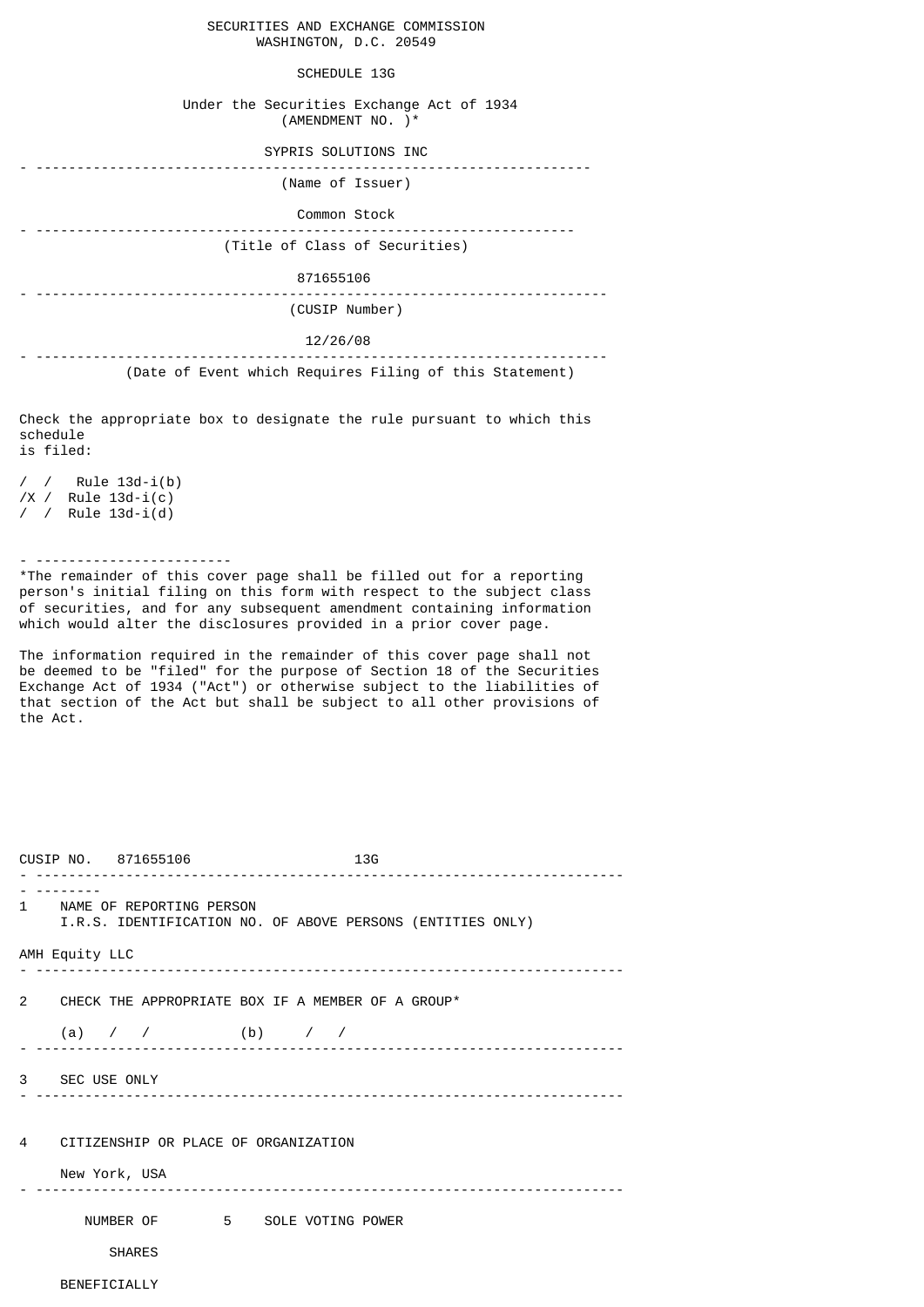|                                                                                    | OWNED BY                          |  | 6 SHARED VOTING POWER                                        |  |
|------------------------------------------------------------------------------------|-----------------------------------|--|--------------------------------------------------------------|--|
|                                                                                    | <b>EACH</b>                       |  |                                                              |  |
|                                                                                    |                                   |  |                                                              |  |
|                                                                                    | REPORTING                         |  | 7 SOLE DISPOSITIVE POWER                                     |  |
|                                                                                    | <b>PERSON</b>                     |  |                                                              |  |
|                                                                                    | <b>WITH</b>                       |  |                                                              |  |
|                                                                                    |                                   |  | 8 SHARED DISPOSITIVE POWER                                   |  |
|                                                                                    |                                   |  |                                                              |  |
| 9                                                                                  | 1,785,359 shares of common stock. |  | AGGREGATE AMOUNT BENEFICIALLY OWNED BY EACH REPORTING PERSON |  |
| CHECK BOX IF THE AGGREGATE AMOUNT IN ROW (9) EXCLUDES CERTAIN<br>10<br>SHARES* / / |                                   |  |                                                              |  |
|                                                                                    |                                   |  |                                                              |  |
|                                                                                    |                                   |  | 11 PERCENT OF CLASS REPRESENTED BY AMOUNT IN ROW 9           |  |
|                                                                                    | 9.3%                              |  |                                                              |  |
| 12                                                                                 | TYPE OF REPORTING PERSON*<br>PN   |  |                                                              |  |
|                                                                                    |                                   |  |                                                              |  |

|   |                | CUSIP NO. 871655106                  | 13G                                                        |
|---|----------------|--------------------------------------|------------------------------------------------------------|
|   |                | 1 NAME OF REPORTING PERSON           | I.R.S. IDENTIFICATION NO. OF ABOVE PERSONS (ENTITIES ONLY) |
|   |                | Leviticus Partners, L.P.             |                                                            |
|   |                |                                      | 2 CHECK THE APPROPRIATE BOX IF A MEMBER OF A GROUP*        |
|   |                | (a) / / (b) / /                      |                                                            |
|   | 3 SEC USE ONLY |                                      |                                                            |
|   |                |                                      |                                                            |
| 4 |                | CITIZENSHIP OR PLACE OF ORGANIZATION |                                                            |
|   |                | Delaware, USA                        |                                                            |
|   |                |                                      | NUMBER OF 5 SOLE VOTING POWER                              |
|   |                | <b>SHARES</b>                        | 1,785,359 Shares of Common Stock                           |
|   | BENEFICIALLY   |                                      |                                                            |
|   |                |                                      |                                                            |
|   |                |                                      | OWNED BY 6 SHARED VOTING POWER                             |
|   |                | <b>EACH</b>                          |                                                            |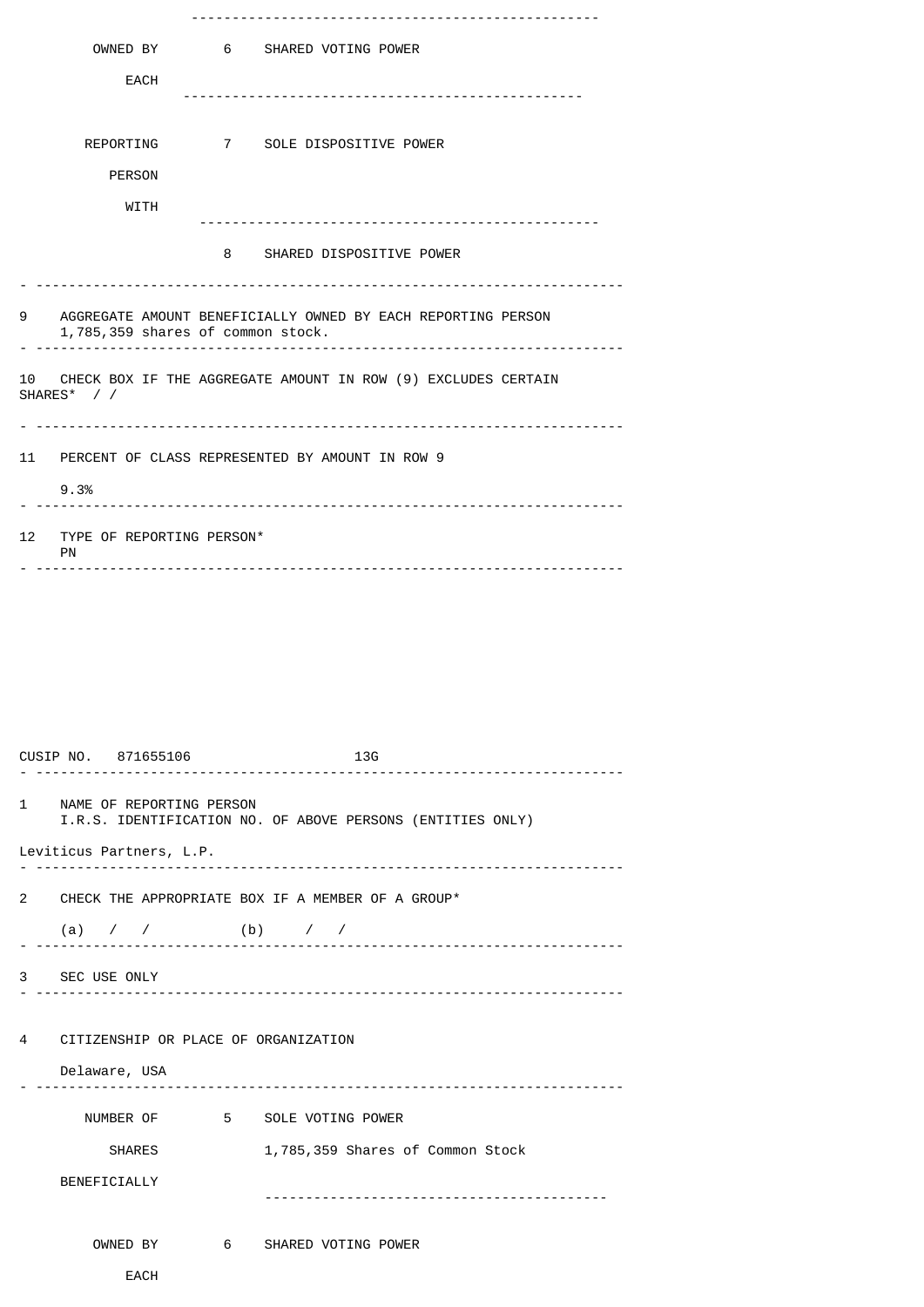|    | REPORTING                                                                               |  | 7 SOLE DISPOSITIVE POWER                                     |  |  |  |
|----|-----------------------------------------------------------------------------------------|--|--------------------------------------------------------------|--|--|--|
|    | <b>PERSON</b>                                                                           |  | 1,785,359 Shares of Common Stock                             |  |  |  |
|    | WITH                                                                                    |  |                                                              |  |  |  |
|    |                                                                                         |  | 8 SHARED DISPOSITIVE POWER                                   |  |  |  |
|    |                                                                                         |  |                                                              |  |  |  |
| 9  | 1,785,359 shares of common stock.                                                       |  | AGGREGATE AMOUNT BENEFICIALLY OWNED BY EACH REPORTING PERSON |  |  |  |
| 10 | CHECK BOX IF THE AGGREGATE AMOUNT IN ROW (9) EXCLUDES CERTAIN<br>SHARES* //<br><u>.</u> |  |                                                              |  |  |  |
|    | 9.3%                                                                                    |  | 11 PERCENT OF CLASS REPRESENTED BY AMOUNT IN ROW 9           |  |  |  |
| 12 | TYPE OF REPORTING PERSON*<br>PN                                                         |  |                                                              |  |  |  |
|    |                                                                                         |  |                                                              |  |  |  |

ITEM 1: (a) NAME OF ISSUER:

Sypris Solutions, Inc.

 (b) ADDRESS OF ISSUER'S PRINCIPAL EXECUTIVE OFFICES: 101 Bullitt Lane Suite 450 Louisville, KY 40222

ITEM 2: (a) NAME OF PERSON FILING:

 This Schedule 13G is jointly filed by Leviticus Partners, L.P., a Delaware limited partnership ("Leviticus") and AMH Equity, LLC ("AMH"), a New York limited liability company (each a "Reporting Person" and, collectively, the "Reporting Persons"). AMH is the general partner of Leviticus.

(b) ADDRESS OF PRINCIPAL BUSINESS OFFICE :

 C/O Leviticus Partners LP The Lincoln Building 60 East 42nd Street Suite 901 New York, NY 10165

(c) CITIZENSHIP:

See above

(d) TITLE OF CLASS OF SECURITIES:

SEE COVER PAGE

(e) CUSIP NUMBER:

SEE COVER PAGE

- ITEM 3: See Item 12 above
- ITEM 4: (a) AMOUNT BENEFICIALLY OWNED: